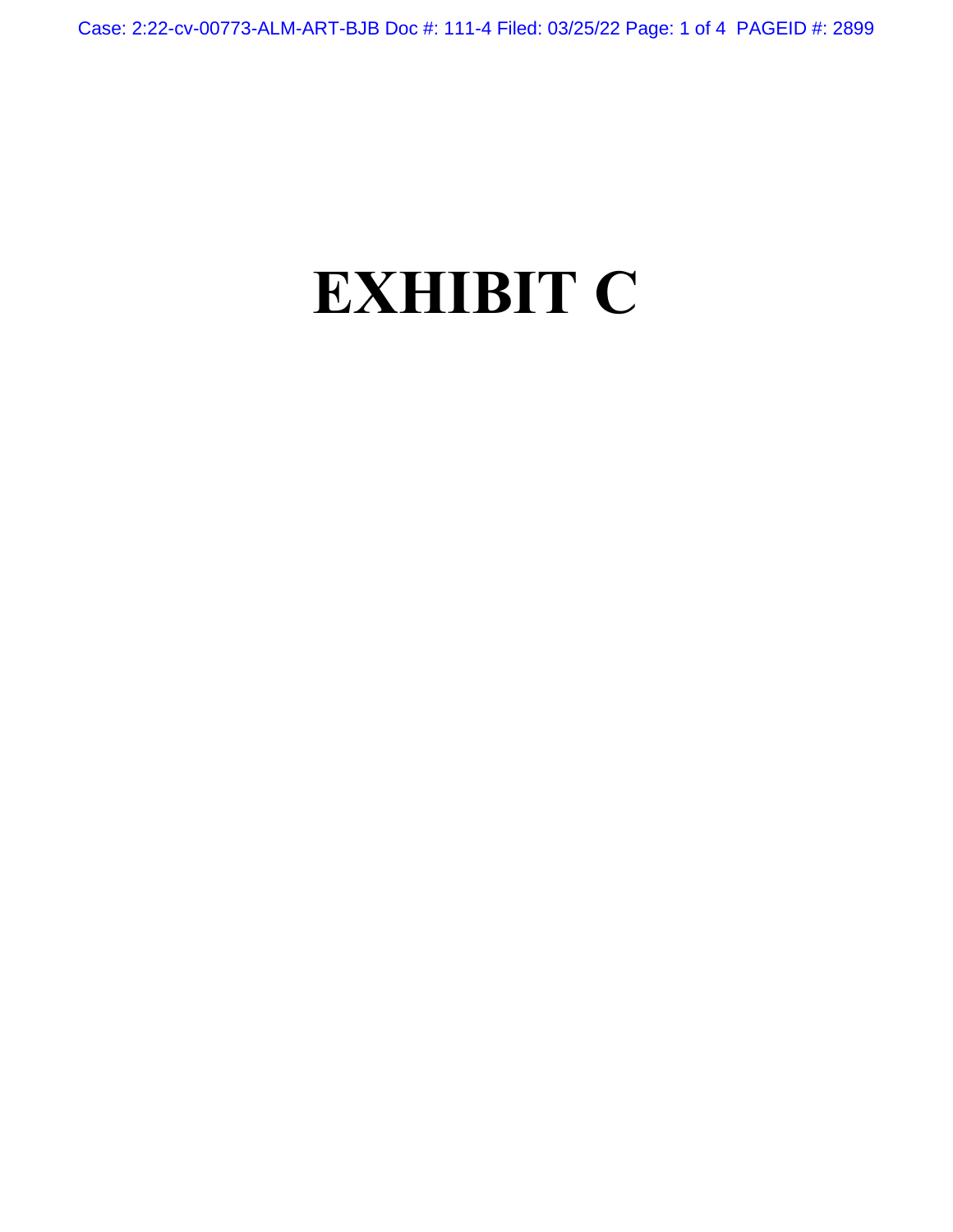

Advertisement

**[News](https://www.cleveland.com/news)** 

## Amid redistricting uncertainty, Ohio pulls state legislative races from May primary ballot

Updated: Mar. 23, 2022, 9:26 p.m. | Published: Mar. 23, 2022, 9:21 p.m.



Ohio Secretary of State Frank LaRose, seen here in a 2020 file photo, ordered county board of elections to remove state legislative races from the May primary ballot. Republicans are hoping a federal court will override the Ohio Supreme Court and restore the maps. (AP Photo/Gene J. Puskar) AP

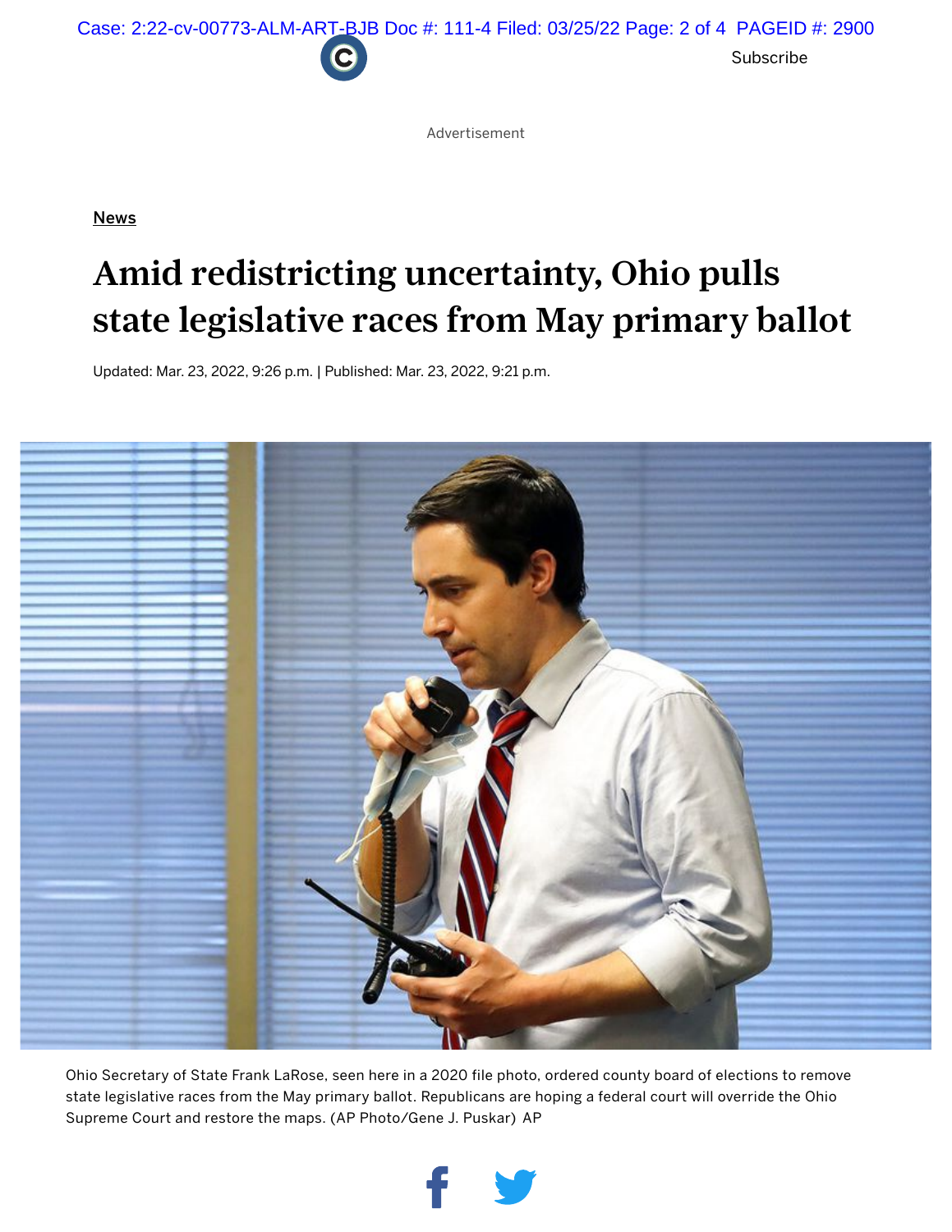COLUMBUS, Ohio -- Ohio Secretary of State Frank LaRose, the state's top elections official, has ordered county boards of election to remove state legislative races from the ballot for the upcoming May primary due to the ongoing legal fight over redrawing the district maps.

LaRose, a Republican, issued the order Wednesday night, nearly a week after the Ohio Supreme Court rejected maps state Republicans approved on Feb. 24. A majority of the court, with Republican Chief Justice Maureen O'Connor joining the court's three Democrats, found the map unconstitutionally slanted in favor of Republicans, the third time the court had done so. The court has cited new anti-gerrymandering rules voters approved in 2015 that for the first time creates political standards the maps must meet.

Advertisement

The Ohio Redistricting Commission is working to redraw the maps and has until the Monday deadline. It's unclear whether the commission will complete its work in time - on Wednesday, commission members met for the first time with two out-of-state mapmakers, hired in response to criticism from the court, and approved the rules the mapmakers will follow.

Work on drawing the maps will begin Thursday. Meanwhile, Republicans also are pushing a federal lawsuit to override the state court with hearings scheduled over the next week.

Democrats and voting-rights groups, meanwhile, have pushed Republicans to delay the election to buy the redistricting process more times, and have said Republicans refuse to do so to help their legal efforts.

In an interview Wednesday, LaRose said the state legislative races could be restored on the ballot -- it would involve elections workers giving voters a separate page with only state legislative candidates -- if the federal court were to rule in Republicans'